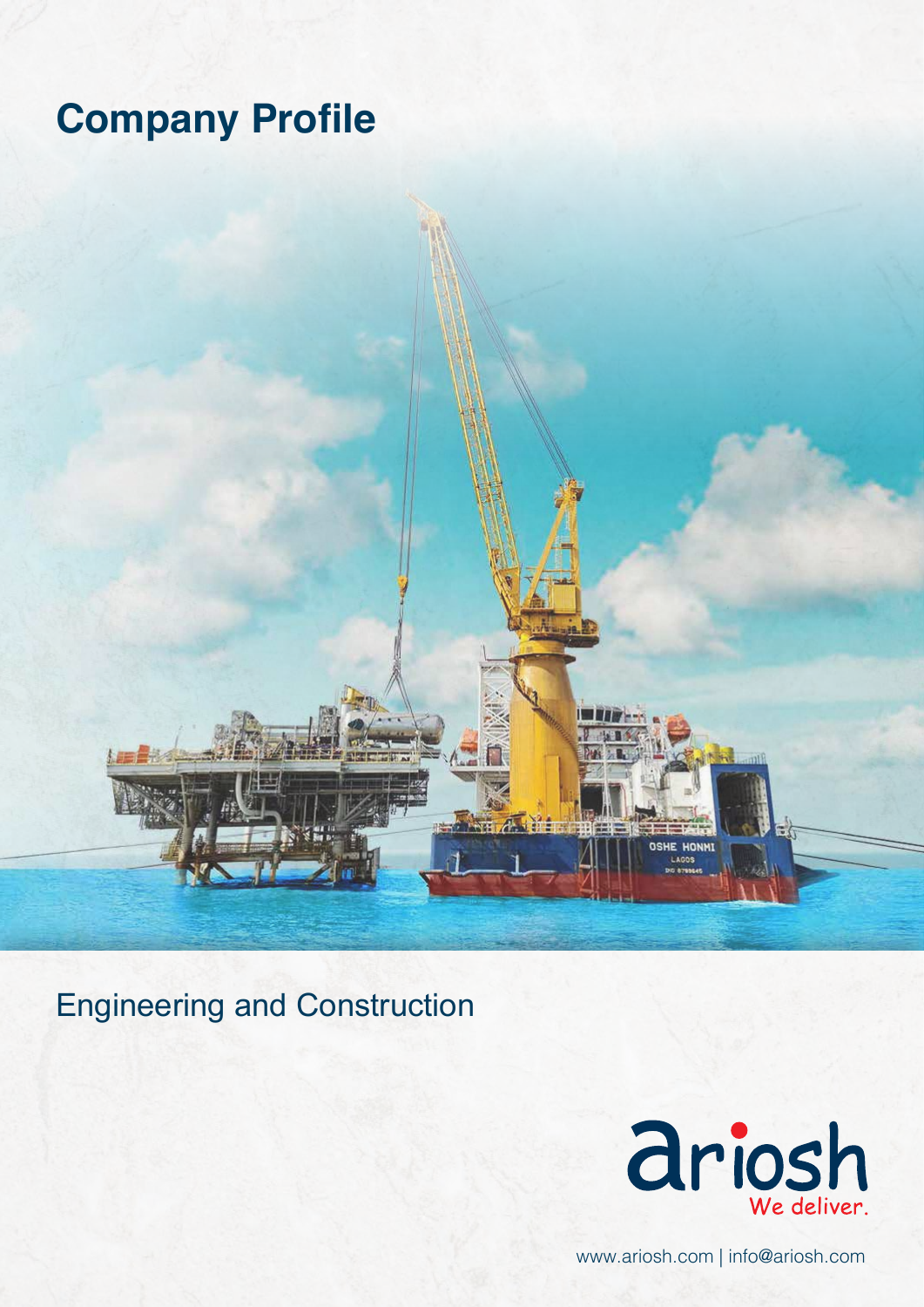To be the company of choice for the delivery of engineering and construction projects.

To deliver projects that exceed stakeholders'

#### We conduct our business with the highest level of respect for clients, partners, and stakeholders **Respect**

### **Integrity**

We are guided by our values, the highest principles of integrity, ethical behavior, responsibility, and accountability

#### **Teamwork**

Our people are performance driven. We proactively strive to innovate and achieve business excellence



Our culture of creative thinking and collaborative problem solving enables us to consistently deliver on projects

#### **Excellence**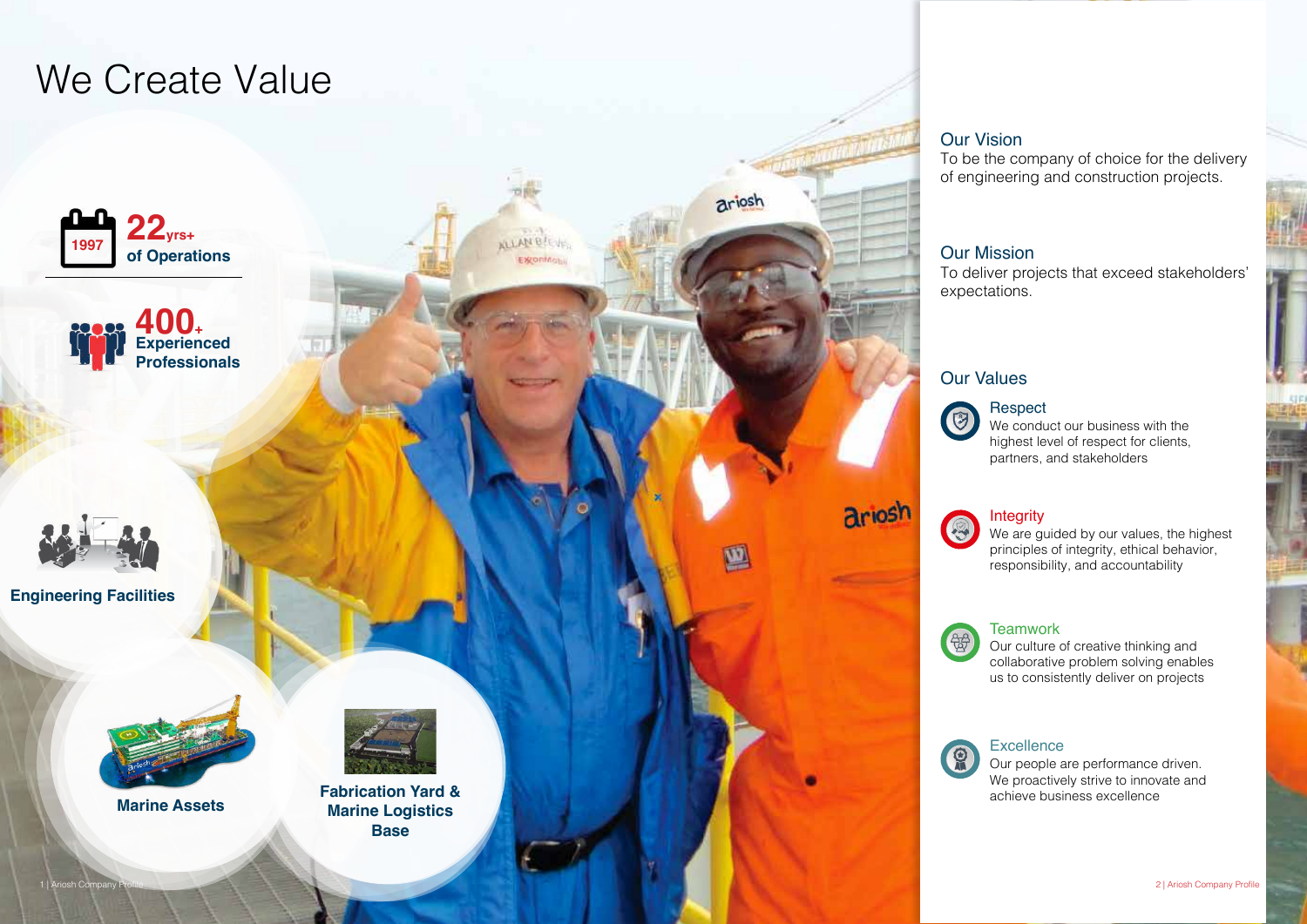# Our Services

# **Engineering**



- Conceptual Studies
- Front End Engineering Design (FEED)
- Detail Engineering Design
- Transportation & Installation Engineering
- Project & Construction Management
- Precommissioning & Commissioning Support

## Procurement



- Purchasing & Strategic Sourcing
- QA/QC & Inspections
- Logistics & Warehousing
- Materials Preservation
- Inventory Management

# **Construction**



- **Fabrication**
- Platform Revamp\Retrofit
- Heavy Lift
- Hookup & Commissioning
- Civil Construction

## Installation



- Subsea SURF Installation
- FPSO Mooring & Hook Up
- Pipeline Installation
- Inspection, Maintenance and Repair
- Installation of EFL, HFL, Jumpers, Manifolds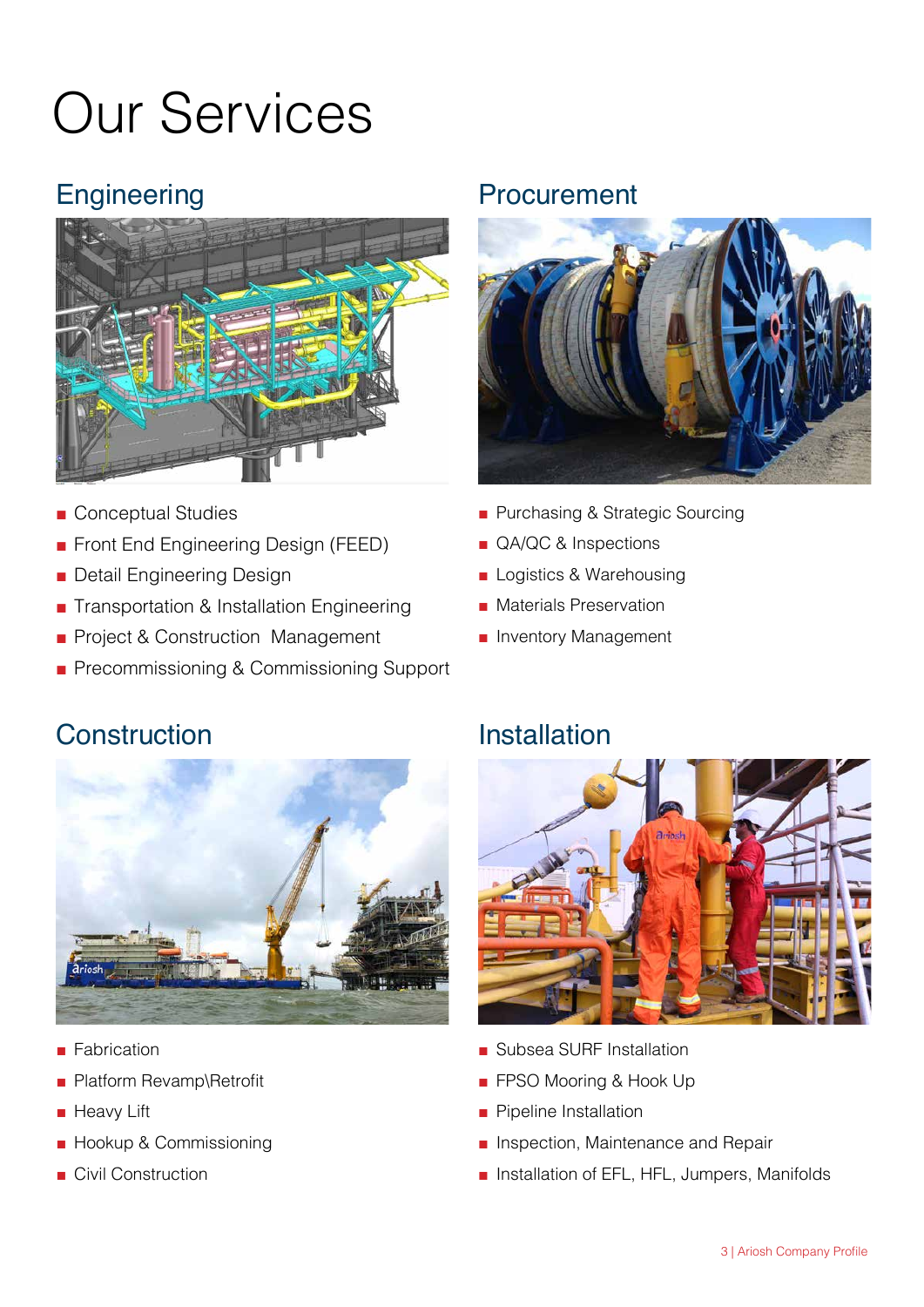# Fabriction Yard & Marine Logistics Base



#### **Capabilities**

- 15,000 metric tons of steel per annum.
- 120,000 sq.m overall area
- 25,000 sq.m overall laydown area
- 15,000 sq.m sit area
- 70,000 sq.m of fabrication area
- 250m long quayside @ 11m draft
- 20,000sqm workshops
- 2 X 60mt overhead cranes per workshop
- Location: Rumuolumeni, Portharcourt, River State

# Laser Scanning & Survey



- As-built 3D Laser Documentation
- Generation of Intelligent PDMS Models
- Design Verification
- Constructability Review
- Construction Work Packages (Job Cards)
- Dimension Control
- Construction Planning and Visualization

# Man-power Supply



- **Data Bank of Qualified Professionals.**
- Network of Global Recruitment Agencies
- Value-Improving Personnel Placement Services
- Construction Planning and Visualization

## Operation & Maintenance



- Data Bank of Qualified Professionals.
- Network of Global Recruitment Agencies
- Value-Improving Services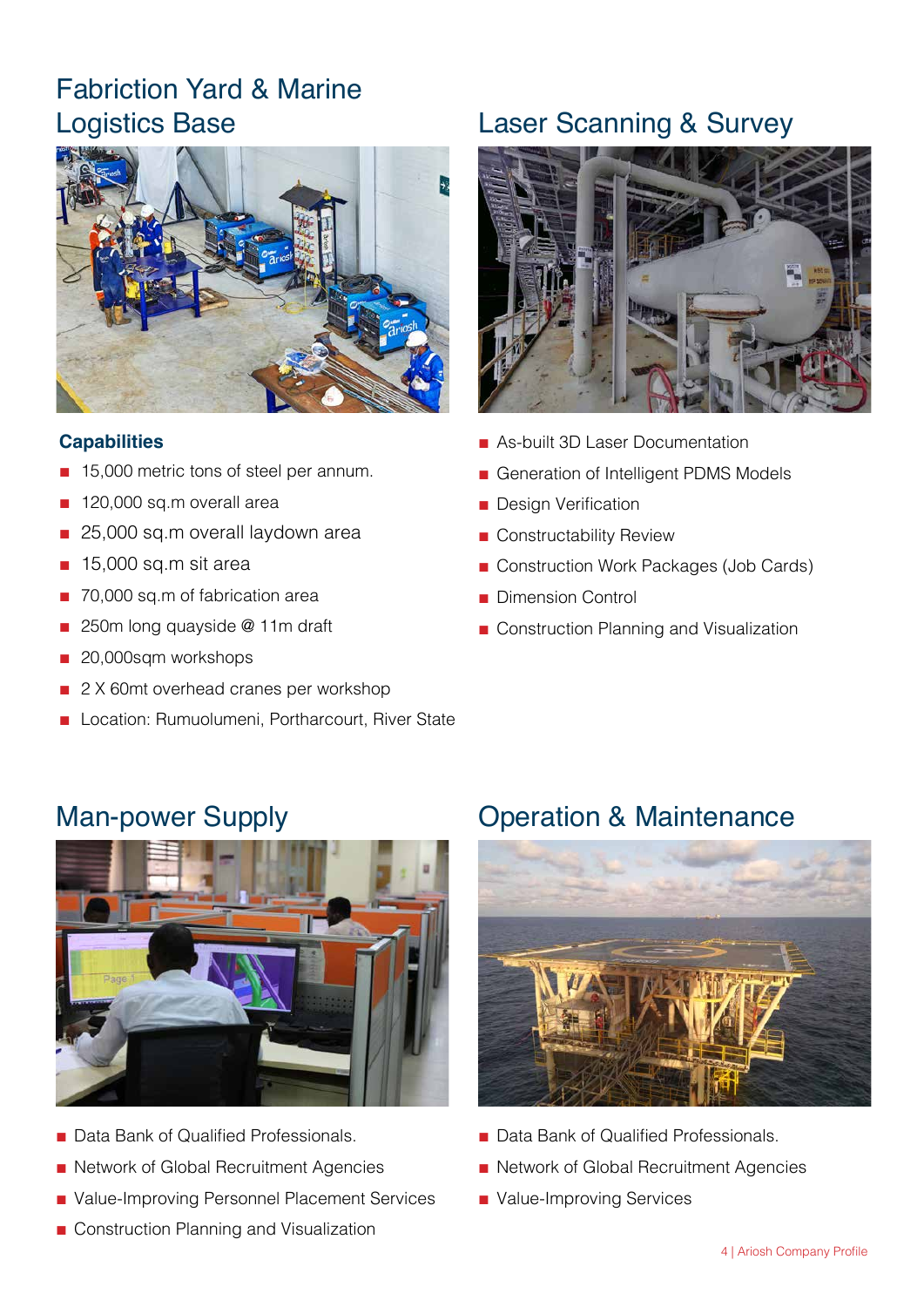# Marine Assets

Ariosh marine fleet uniquely positions Ariosh to provide a wide breadth of marine support services. Ariosh fleet is suited to support projects from topside installation to subsea development as well as life of-field maintenance services.

The flagship Oshe Honmi Main Installation Vessel is built to provide both long and medium term offshore accommodation, topside construction support, subsea rigid pipelay and offshore lifting services. It has a 402-man accommodation, 300-ton pedestal crane, 10-point mooring and more than 1,500 sqm clear deck space. Its capacity is complemented by two (2) high-end Anchor Handling Vessels - the Oshe Rewo and Oshe 3. These two (2) tugs can be individually engaged to carry out essential platform supply services in the form of equipment, liquid or dry bulk supplies.



# Oshe Honmi

### Main Installation Vessel (MIV)

- **■** Accommodation 402-Pax
- **■** Deck Area 1500 sq.m
- **■** Deck Strength 15T/m2
- **■** Draft 3.5m
- **■** Helideck CAP 437 Compliant





#### DP2 (AHTS) Oshe Rewo

- **■** Accommodation 48-Pax
- **■** Deck Area 450 sq.m
- Deck Strength 7 T/m<sup>2</sup>
- **■** Bollard Pull 82.2T

#### DP1 (AHT) Oshe 3

- Accommodation 20-Pax
- **■** Deck Area 170 sq.m
- Deck Strength 5 T/m<sup>2</sup>
- Bollard Pull 72.2T